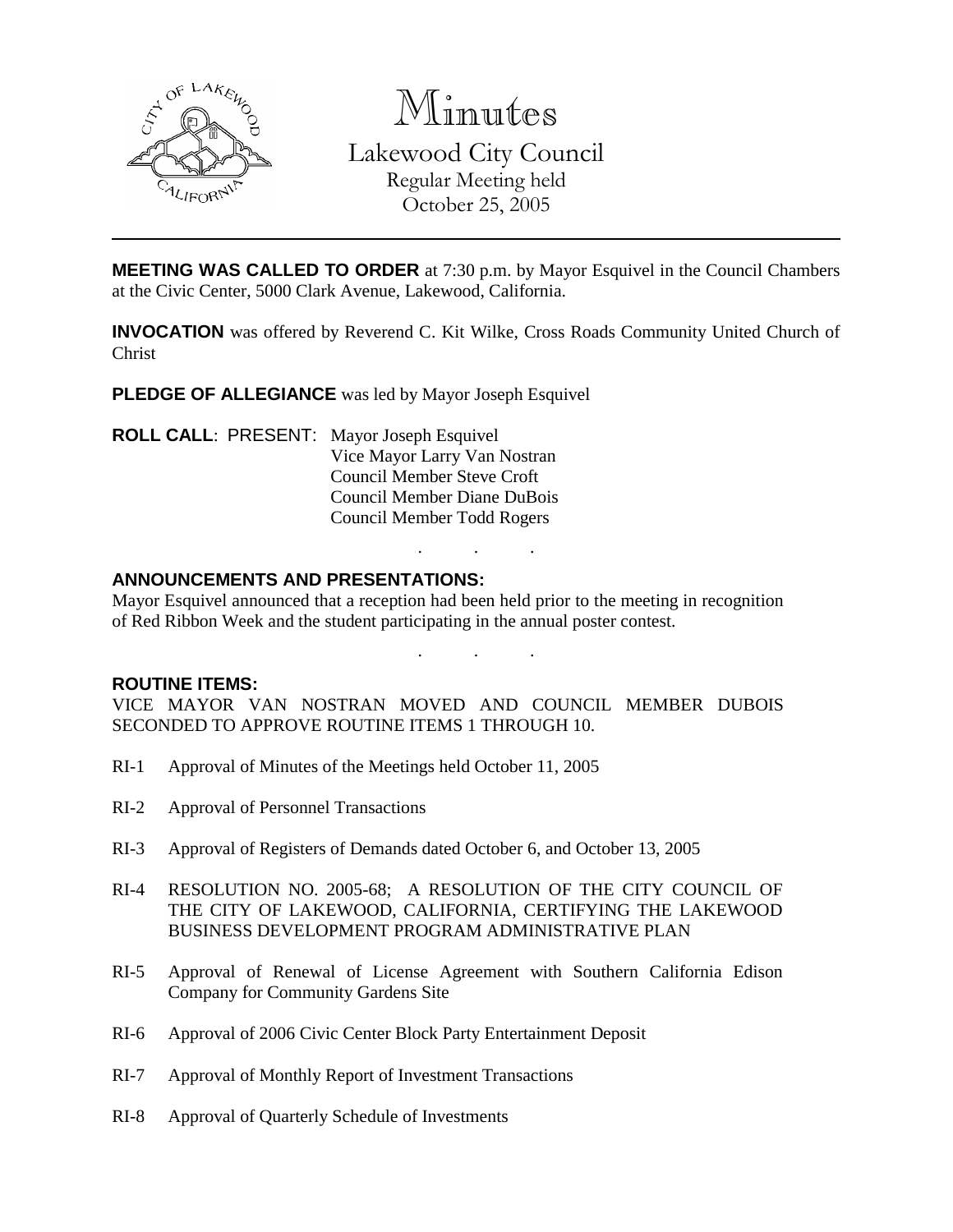#### **ROUTINE ITEMS:** Continued

RI-9 Acceptance of Notice of Completion for Public Works Project No. 05-3, Major & Local Street Rehab - CDBG 2005, Silvia Construction, Inc.

RI-10 Approval of Amendment to the Agreement with CR&R, Inc. for Recycling Services

UPON ROLL CALL VOTE, THE MOTION WAS APPROVED:

AYES: COUNCIL MEMBERS: Van Nostran, Croft, DuBois, Rogers and Esquivel NAYS: COUNCIL MEMBERS: None

### **1.1 • ALLOCATION OF FUNDS FOR STATE CITIZENS' OPTIONS FOR PUBLIC SAFETY (COPS) GRANT 2005-06**

. . .

Deputy City Manager Sandi Ruyle gave a brief oral presentation based on the memo in the agenda and reported that Citizen's Options for Public Safety grants were again available to the City in the amount of \$120,732. Eligible uses for the grant monies included allocations for operations, training and supplies to enhance law enforcement. The report submitted by Lakewood Station Captain Fender included requests to fund Summer 2006 Park Deputy and Bike Patrol program, and Enhanced Criminal Enforcement and Suppression for missionspecific trends as they are identified. She noted that the recommendations had been reviewed by the Public Safety Committee. It was the recommendation of the Public Safety Committee that following a public hearing to receive any resident input, the City Council approve the recommended programs for front line law enforcement services and direct the Finance Director to appropriate the funds to the Supplemental Law Enforcement Services account.

Mayor Esquivel opened the public hearing at 7:36 p.m. and called for anyone in the audience wishing to address the City Council on this matter. There was no response.

COUNCIL MEMBER ROGERS MOVED AND COUNCIL MEMBER CROFT SECONDED TO CLOSE THE PUBLIC HEARING AND APPROVE STAFF'S RECOMMENDATION. UPON ROLL CALL VOTE, THE MOTION WAS APPROVED:

AYES: COUNCIL MEMBERS: Van Nostran, Croft, DuBois, Rogers and Esquivel NAYS: COUNCIL MEMBERS: None

## **2.1/2.2 • AMENDMENT NO. 18 TO THE REDEVELOPMENT PLAN FOR LAKEWOOD TOWN CENTER REDEVELOPMENT PROJECT AREA NO. 1 AND AMENDMENT NO. 1 TO THE REDEVELOPMENT PLAN FOR LAKEWOOD REDEVELOPMENT PROJECT AREA NO. 3**

. . .

City Attorney Steve Skolnik advised that two ordinances had been introduced at the last City Council meeting which would amend the Redevelopment Plans for Town Center Redevelopment Project Area No. 1 and Project Area No. 3, in accordance with changes in State law. He advised that the amendments would provide for the extension of certain time limits now allowed under the legislation which required additional Educational Revenue Augmentation Fund (ERAF) payments.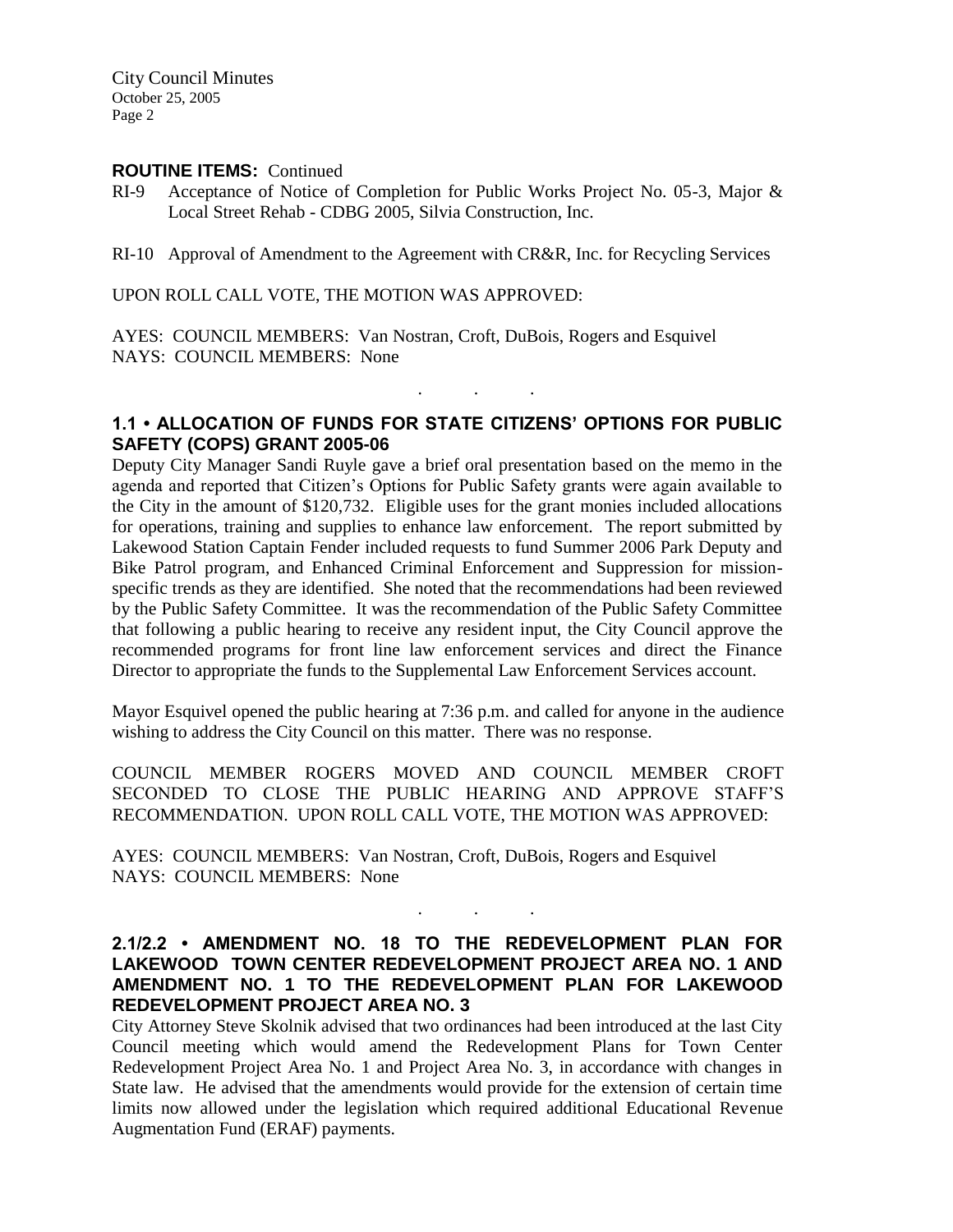**2.1/2.2 • AMENDMENTS TO THE REDEVELOPMENT PLANS FOR REDEVELOPMENT PROJECT AREA NO. 1 AND PROJECT AREA NO. 3** ORDINANCE NO. 2005-12; AN ORDINANCE OF THE CITY COUNCIL OF THE CITY OF LAKEWOOD APPROVING AND ADOPTING AMENDMENT NO. 18 TO THE REDEVELOPMENT PLAN FOR THE LAKEWOOD TOWN CENTER REDEVELOPMENT PROJECT AREA NO. 1 was read by title by the City Clerk.

VICE MAYOR VAN NOSTRAN MOVED AND COUNCIL MEMBER CROFT SECONDED TO WAIVE FURTHER READING AND ADOPT ORDINANCE NO. 2005-12. UPON ROLL CALL VOTE, THE MOTION WAS APPROVED:

AYES: COUNCIL MEMBERS: Van Nostran, Croft, DuBois, Rogers and Esquivel NAYS: COUNCIL MEMBERS: None

ORDINANCE NO. 2005-13; AN ORDINANCE OF THE CITY COUNCIL OF THE CITY OF LAKEWOOD APPROVING AND ADOPTING AMENDMENT NO. 1 TO THE REDEVELOPMENT PLAN FOR THE LAKEWOOD TOWN CENTER REDEVELOPMENT PROJECT AREA NO. 3 was read by title by the City Clerk.

COUNCIL MEMBER ROGERS MOVED AND COUNCIL MEMBER DUBOIS SECONDED TO WAIVE FURTHER READING AND ADOPT ORDINANCE NO. 2005-13. UPON ROLL CALL VOTE, THE MOTION WAS APPROVED:

. . .

AYES: COUNCIL MEMBERS: Van Nostran, Croft, DuBois, Rogers and Esquivel NAYS: COUNCIL MEMBERS: None

### **3.1 • UPDATE OF TRANSIT STOP IMPROVEMENT PROGRAM**

Public Works Director Lisa Rapp displayed slides and gave a brief oral presentation based on the memo in the agenda. She reported that Phase I of the Transit Stop Improvement Program, which included the installation of 8 shelters and 52 three-set benches with matching trash containers, had been completed. She reviewed the site of interest for Phase II of the project including the senior complex on Candlewood Street and a transit layover stop located at Bloomfield Avenue and Del Amo Boulevard. She noted that the contractor who had installed the Phase I shelters was willing to add the Phase II work at the original bid prices. Phase II of the program would be funded through the City's Prop C Transit Funds, which were restricted for transit uses. It was the recommendation of staff that the City Council authorize the purchase of additional transit stop equipment in an amount not to exceed \$350,000; authorize staff to approve change orders with TDS Engineering for installation of additional bus shelters in an amount not to exceed \$106,000; and find that satisfactory progress had been made on Public Works Contract No. 05-09 and reduce the project retention to five percent.

Council Member Rogers inquired if the reduction in buses provided by the school districts had impacted public transit ridership. Ms. Rapp stated that although an increase in ridership had been experienced, there was no data currently available on student riders.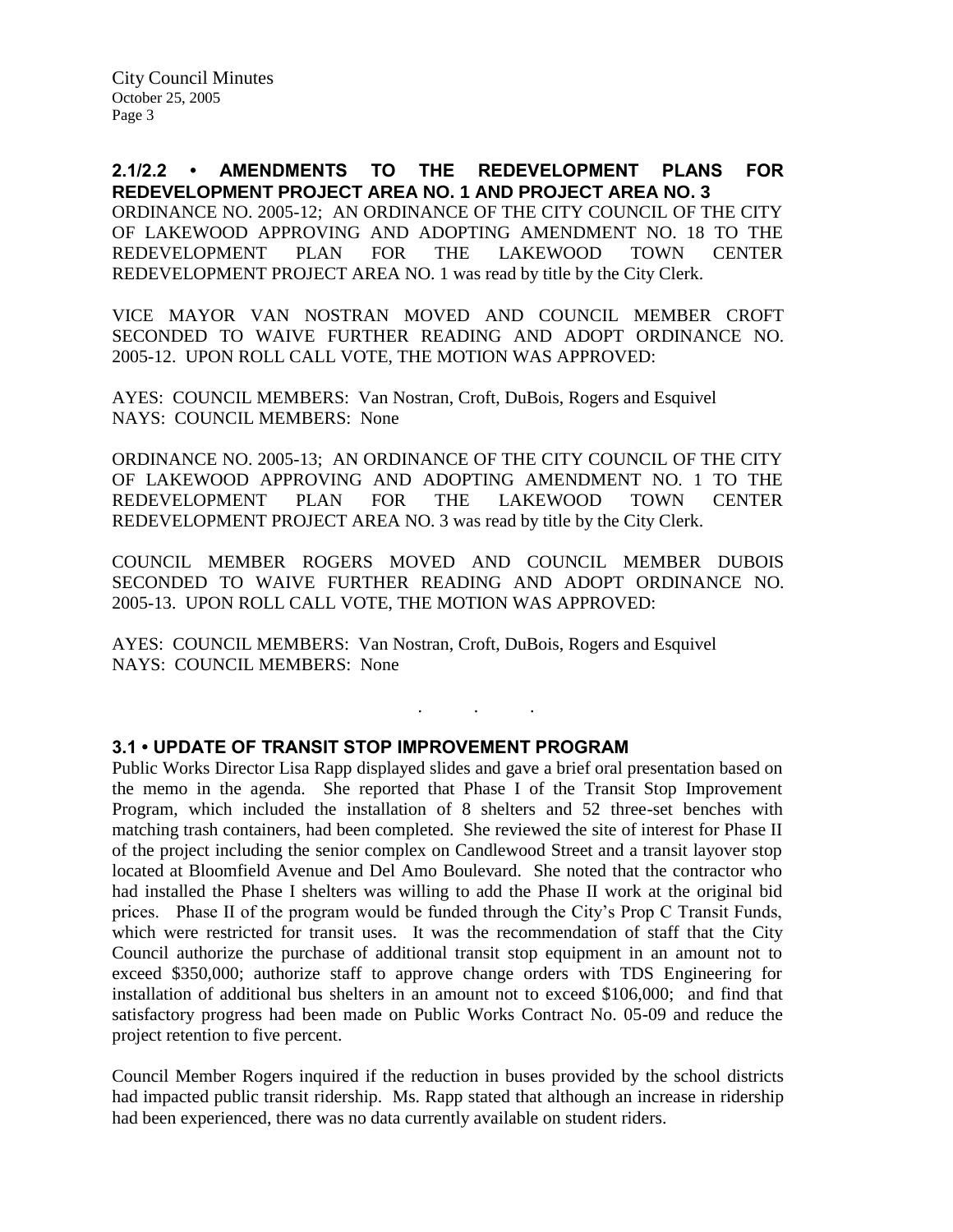## **3.1 • UPDATE OF TRANSIT STOP IMPROVEMENT PROGRAM** - Continued

Council Member Rogers also requested that staff reassess the ridership levels at the stop on Del Amo Boulevard west of Lakewood Boulevard to determine if adjustments were necessary and provide the City Council with a summarizing memorandum.

Responding to a question from Council Member DuBois, Ms. Rapp stated that the new threeseat benches were considerably larger and provided as much or more seating as the old, undivided benches.

Vice Mayor Van Nostran stated that he also had concerns about the adequacy of the furniture for the number of riders at the Del Amo Boulevard west of Lakewood Boulevard stop. Ms. Rapp noted that the shelter at that location had not been completely finished due to a factory error with parts that would be rectified within the next 45 days.

VICE MAYOR VAN NOSTRAN MOVED AND COUNCIL MEMBER CROFT SECONDED APPROVE STAFF'S RECOMMENDATIONS. UPON ROLL CALL VOTE, THE MOTION WAS APPROVED:

AYES: COUNCIL MEMBERS: Van Nostran, Croft, DuBois, Rogers and Esquivel NAYS: COUNCIL MEMBERS: None

At 7:53 p.m., the Regular Meeting of the City Council was recessed for the Meeting of the Lakewood Redevelopment Agency. At 7:55 p.m., the City Council Meeting was reconvened.

. . .

. . .

**JOINT PUBLIC HEARING OF THE REDEVELOPMENT AGENCY AND THE CITY COUNCIL ON THE SALE OF REAL PROPERTY LOCATED AT 20525 PIONEER BOULEVARD AND 20823 ROSETON AVENUE**

Community Development Director Chuck Ebner gave a brief oral presentation based on the memo in the agenda and stated the properties located at 20823 Roseton Avenue and at 20525 and 20529 Pioneer Boulevard had been acquired by the Agency as part of the scattered lot acquisition and development program. He reported that a proposal had been received from Olson Urban Housing for the purchase and development of the properties into eight owneroccupied units, including three units designated for low- to moderate-income families. It was the recommendation of staff that the Agency Board approve the Disposition and Development Agreement and adopt the proposed resolution and that the City Council adopt the proposed resolution.

Council Member Croft ascertained from Mr. Ebner that the designated affordable units would carry a deed restriction requiring them to remain affordable housing units for a 30 year period.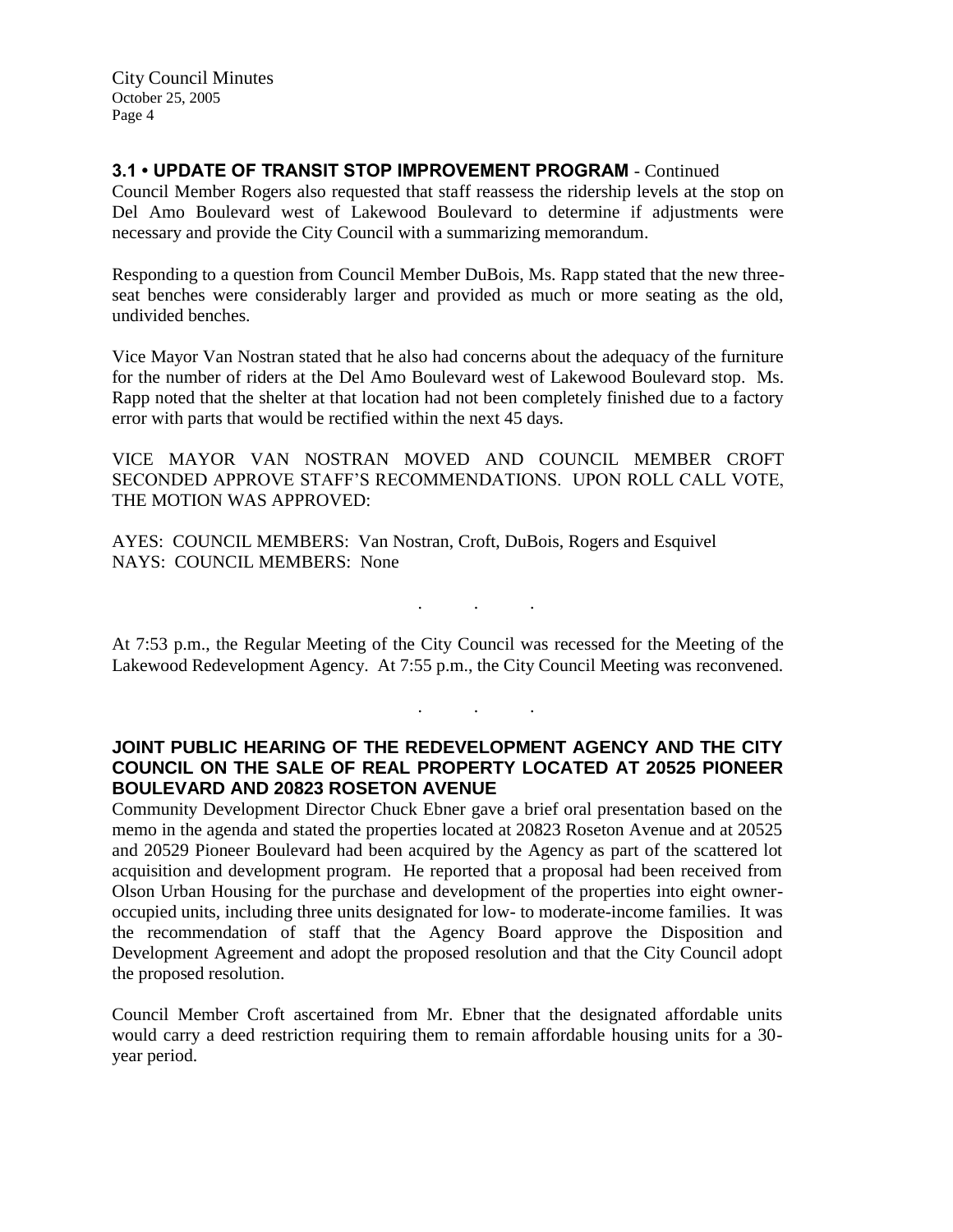**JOINT PUBLIC HEARING ON THE SALE OF REAL PROPERTY LOCATED AT 20525 PIONEER BOULEVARD AND 20823 ROSETON AVENUE** - Continued

Mayor Esquivel opened the public hearing at 7:59 p.m. and called for anyone in the audience wishing to address the City Council on this matter. There was no response.

RESOLUTION NO. 2005-69; A RESOLUTION OF THE CITY COUNCIL OF THE CITY OF LAKEWOOD APPROVING THE SALE OF REAL PROPERTY BY THE LAKEWOOD REDEVELOPMENT AGENCY PURSUANT TO THAT CERTAIN DISPOSITION AND DEVELOPMENT AGREEMENT BETWEEN THE LAKEWOOD REDEVELOPMENT AGENCY AND OLSON URBAN HOUSING, LLC

COUNCIL MEMBER ROGERS MOVED AND COUNCIL MEMBER DUBOIS SECONDED TO ADOPT RESOLUTION NO. 2005-69. UPON ROLL CALL VOTE, THE MOTION WAS APPROVED:

AYES: COUNCIL MEMBERS: Van Nostran, Croft, DuBois, Rogers and Esquivel NAYS: COUNCIL MEMBERS: None

RESOLUTION NO. LRA 2005-12; A RESOLUTION OF THE LAKEWOOD REDEVELOPMENT AGENCY APPROVING THE SALE OF REAL PROPERTY BY LAKEWOOD REDEVELOPMENT AGENCY PURSUANT TO THAT DISPOSITION AND DEVELOPMENT AGREEMENT BETWEEN LAKEWOOD REDEVELOPMENT AGENCY AND OLSON URBAN HOUSING, LLC

BOARD MEMBER ROGERS MOVED AND BOARD MEMBER DUBOIS SECONDED TO APPROVE THE AGREEMENT AND ADOPT RESOLUTION NO. LRA 2005-12. UPON ROLL CALL VOTE, THE MOTION WAS APPROVED:

AYES: BOARD MEMBERS: Van Nostran, Croft, DuBois, Rogers and Esquivel NAYS:BOARD MEMBERS: None

. . .

#### **ORAL COMMUNICATIONS:**

Phyllis Bowles requested information regarding development projects in the eastern portion of the City, and on plans for bus stop furniture in the eastern portion of the City.

Delia Pedrigo and Evalia Orozco addressed the City Council concerning a second-story addition to the residence bordering the rear of their properties.

. . .